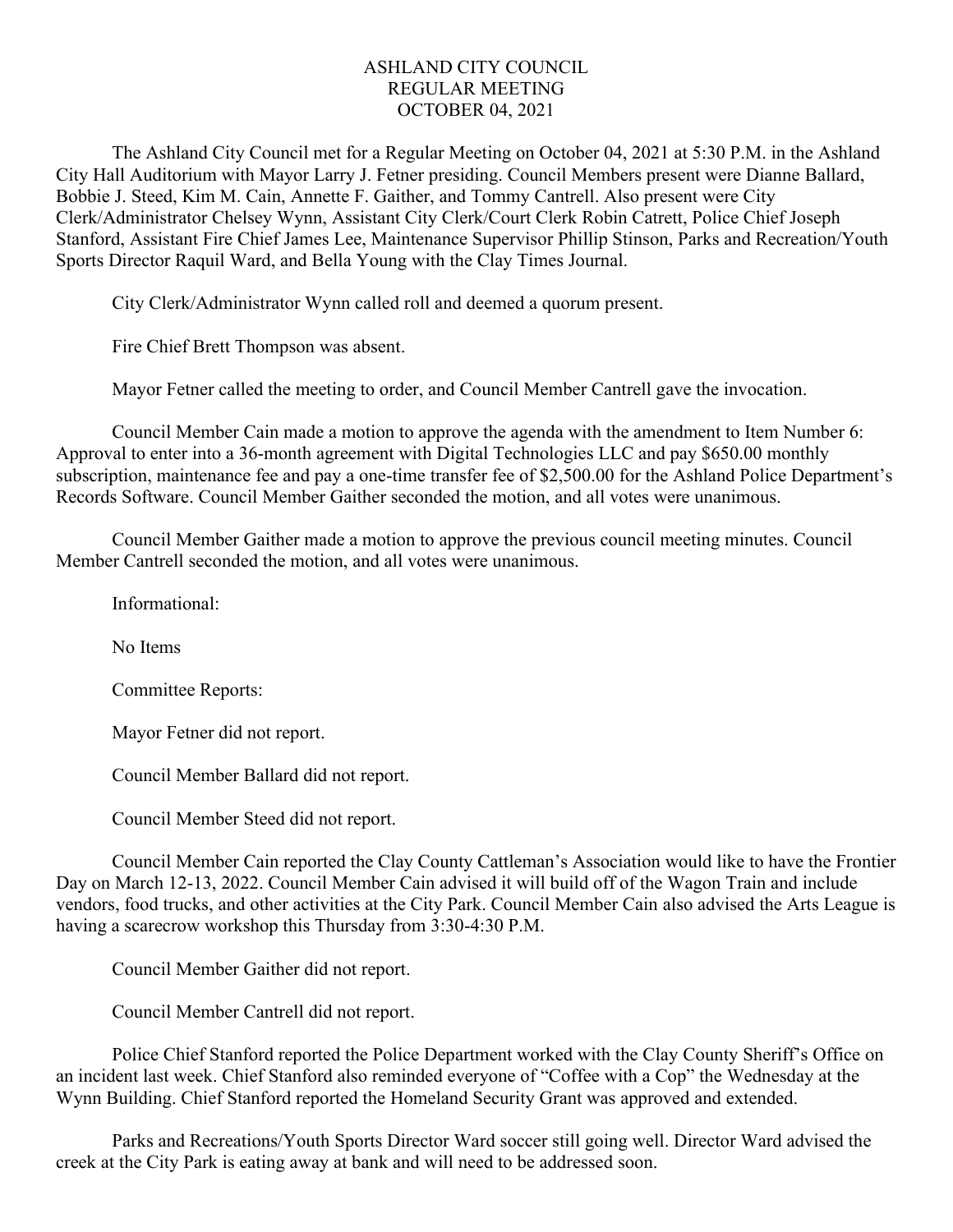Assistant Fire Chief James Lee reported it has been quiet within the Fire Department. Also, the Firefighters have been doing Community Outreach.

Maintenance Supervisor Stinson reported on agenda items including the resignation of Mr. Jennings. Supervisor Stinson commended Mr. Jennings on his work ethic and stated he would be hard to replace. Supervisor Stinson reported that the drainage system at the city park is working well.

Assistant City Clerk/Court Clerk Robin Catrett reported on rental for the Wynn Building. Clerk Catrett advised some renters are not following the rules as it pertains to cleaning the auditorium after their events. Clerk Catrett stated with the cost of the rental vs. the amount of the deposit some renters would prefer loose the \$25.00 deposit than clean up after the event, which results in expenses for the city to pay city employees to clean building. The rental fee does not meet the expenses incurred by city when the renter doesn't follow the rules.

City Clerk/ Administrator Wynn reported on possible funding for storm shelters and the BRIC Grant.

New Business:

Council Member Cantrell made a motion to approve the bills received since the last regular meeting in the amount of \$1,691.25. Council Member Cain seconded the motion, and all votes were unanimous.

Council Member Cain made a motion approving City Clerk Chelsey Wynn and Assistant City Robin Catrett to attend the AAMCA Winter Conference via zoom at a total cost of \$285.00 per person. Council Member Gaither seconded the motion, and all votes were unanimous.

Council Member Cantrell made a motion to pay Valent Group \$2,516.00 for Fire Department Accidental/Sickness policy. Council Member Gaither seconded the motion, and all votes were unanimous.

Council Member Cantrell made a motion approving to pay T & T Landscape Services, LLC \$2,100.00 for landscaping in front of the Police Department. Council Member Steed seconded the motion, and all votes were unanimous.

Council Member Gaither made a motion to reschedule Regular Council Meeting scheduled for November 1, 2021 to November 1, 2021 at 8:30 A.M. Council Member Cain seconded the motion, and all votes were unanimous.

Council Member Gaither made a motion approving to enter into a 36-month agreement with Digital Technologies LLC and pay \$650.00 monthly subscription, maintenance fee and pay a one-time transfer fee of \$2,500.00 for the Ashland Police Department's Records Software. Council Member Cain seconded the motion, and all votes were unanimous.

Council Member Cain made a motion approving to accept the resignation from Jeston Jennings effective October 8, 2021. Council Member Gaither seconded the motion, and all votes unanimous with the exception of Council Member Ballard who abstained.

Council Member Cain made a motion to open and advertise for two-weeks for a Maintenance Department employee. Council Member Steed seconded the motion, and all votes were unanimous.

Council Member Gaither made a motion approving to pay Pettus Paint and Body \$481.50 for repair of Unit 170 (unit hit deer). Council Member Cain seconded the motion, and all votes were unanimous.